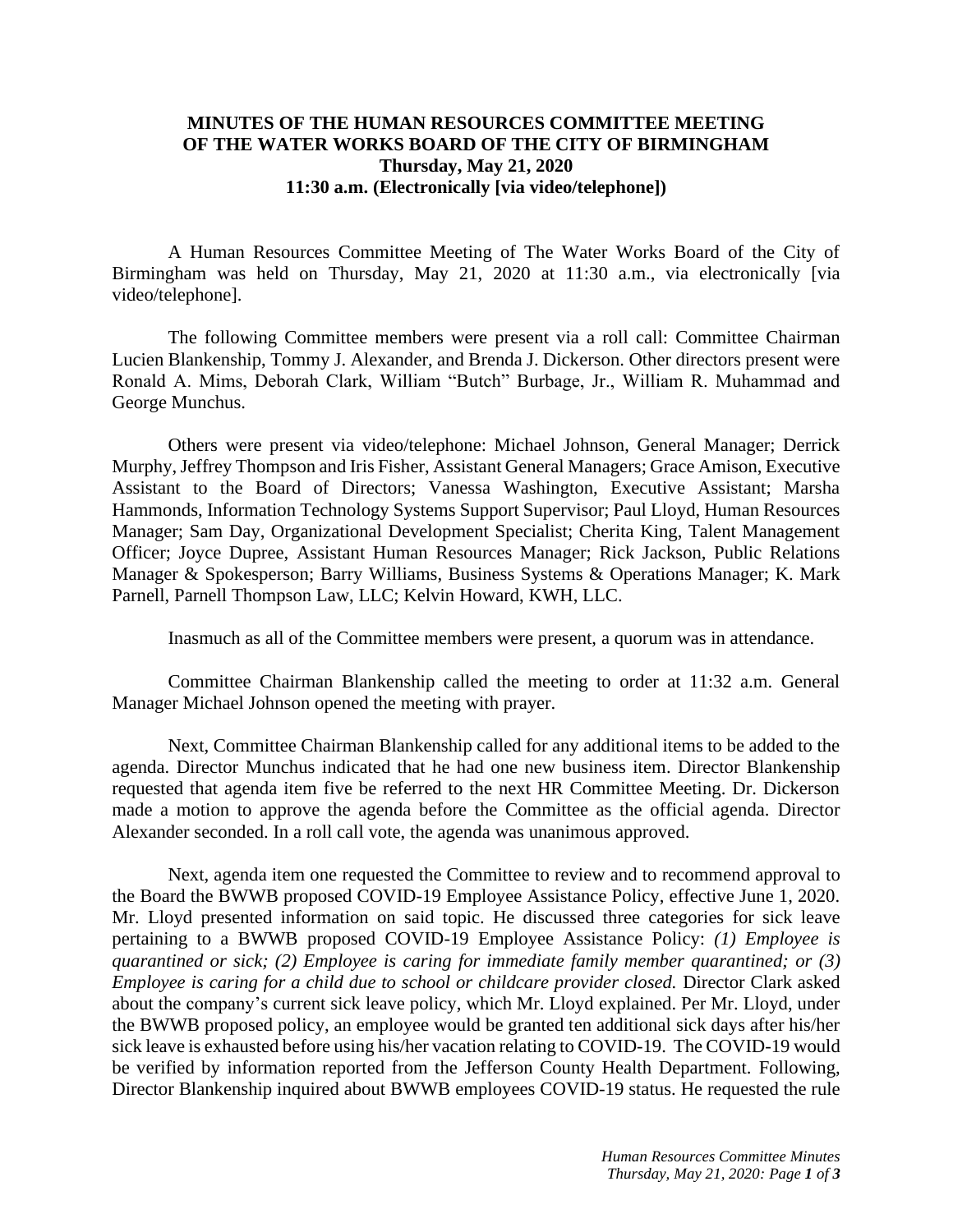be suspended to allow modifications to agenda item 1 that would make the proposed policy effective May 4, 2020 through December 31, 2020. Director Alexander made the motion, and Dr. Dickerson seconded. Therefore, the rule was suspended by a Committee roll call vote to allow an amendment to said agenda item. Following, Dr. Dickerson made a motion to resume the meeting. Director Alexander seconded. After much discussion and questions on said agenda item, Dr. Dickerson made a motion to move the amended agenda item to the full board based on the approved modifications. Director Alexander seconded. The Committee unanimous approved by a roll call vote to move the agenda item to the full board for consideration.

Next, agenda item two requested the Committee to hear a presentation on the BWWB Succession Planning Program. Mr. Day presented information on said topic. He discussed a growth plan and the qualifications for a managerial role. Director Blankenship suggested reducing the qualification time period of 24 months to 12 months relating to an employee's eligibility for a managerial role if the employee has had corrective action. Following, Mr. Day discussed the performance evaluation scale used to evaluate employees and the conditions necessary to participate in the program. He was asked questions relating to preventing bias in the selection process for the program, which he answered. Next, cross training was discussed regarding increasing the efficiency of employees. Director Munchus expressed concerns relating to the necessity of training internal successors for upper management positions. GM Johnson talked about the process and assured him that leadership skills were being provided through the program. Following, GM Johnson was asked to provide directors the managers performance evaluations as a reference and to provide an update on training efficiencies and employees' work performance from home during COVID-19. After some discussion, the presentation was concluded.

Next, agenda item three requested the Committee to hear a review of the Employee Investigation Policy and Procedure. Ms. King presented information on said topic. She discussed the informal and formal complaint procedures. Dr. Dickerson expressed concerns regarding retaliation on employees and inquired as to the process for addressing the situation. It was determined that cases pertaining to the retaliation on employee(s), and the process Human Resources implements versus the actual policy would be discussed in Executive Session at the next Human Resources Committee Meeting. Ms. King was asked several questions about the investigators' training. In addition, directors asked staff to provide them with information such as: *(1) The training and retraining investigators received; (2) List of EEOC cases within the last 10 years by department (listing outcomes/rulings); (3)Investigative staff training history per departments; and (4) EEOC cases litigated outside of the EEOC where outside litigation was recommended.* Staff agreed to provide the requested information. The presentation was concluded.

Next, agenda item four requested the Committee to hear a review of Pay Codes and a proposed Emergency Pay Policy and to recommend approval to the Board the Emergency Pay Policy effective June 1, 2020. Ms. Dupree gave an overview on overtime pay codes and their purpose. Various questions were asked and answered on said topic. Staff was asked to provide the following information: *(1) Number of times double back pay has occurred and the circumstances for the past ten years; (2) Number of employees taking vehicles homes listed by department, dollar amount, frequency and impact on budget.* Also, concerns were expressed relating to vehicle GPS data and the process for overtime pay to meter readers completing multiple routes. Following, there was much discussion on COVID-19 and its impact on employees, teleworking, and